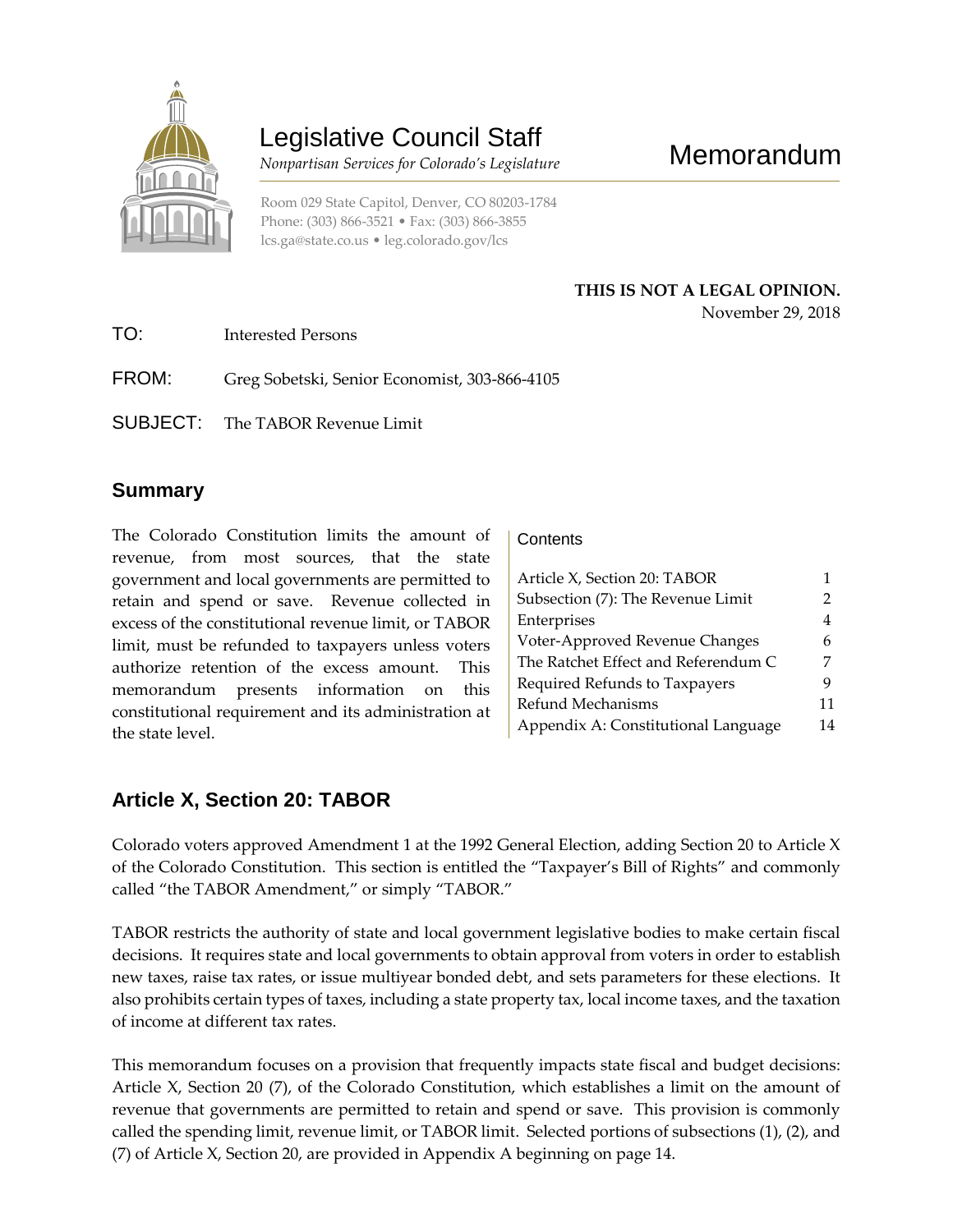## **TABOR Subsection (7): The Revenue Limit**

Subsection (7) of Article X, Section 20, of the Colorado Constitution limits growth in "fiscal year spending" for all "districts," including the state and all local governments. While the text in the constitution refers to spending, the provision acts as a limitation on the amount of revenue that the state or a local government is permitted to collect and spend *or save* each year. Revenue collected in excess of the limit may not be spent or saved and must be refunded to taxpayers.

*What does the constitution say?* The constitution limits growth in the amount of government revenue, from all sources not specifically exempted, that may be spent or saved. The allowable growth rate is equal to prior year inflation measured in the Denver-Aurora-Lakewood consumer price index plus the estimated prior year change in the state's population.

The constitutional provisions related to the state limit are reproduced in the appendix.

*What sources of revenue are subject to the limit?* All district revenue is subject to the limit unless it meets one of 11 exemptions:

- revenue used for refunds to taxpayers;
- gifts;
- federal funds;
- collections for another government;
- pension contributions by employees;
- pension fund earnings;
- transfers or expenditures from reserves;
- damage awards;
- property sales;
- enterprise revenue; and
- voter-approved revenue changes.

The first nine of these are excluded from the definition of fiscal year spending. Enterprises are excluded from the definition of district, and so enterprise revenue is not accounted as being collected by the state or any local government. Voter-approved revenue changes are a component in the calculation of the annual revenue limit.

Table 1 presents state-level examples of each of the exemption types.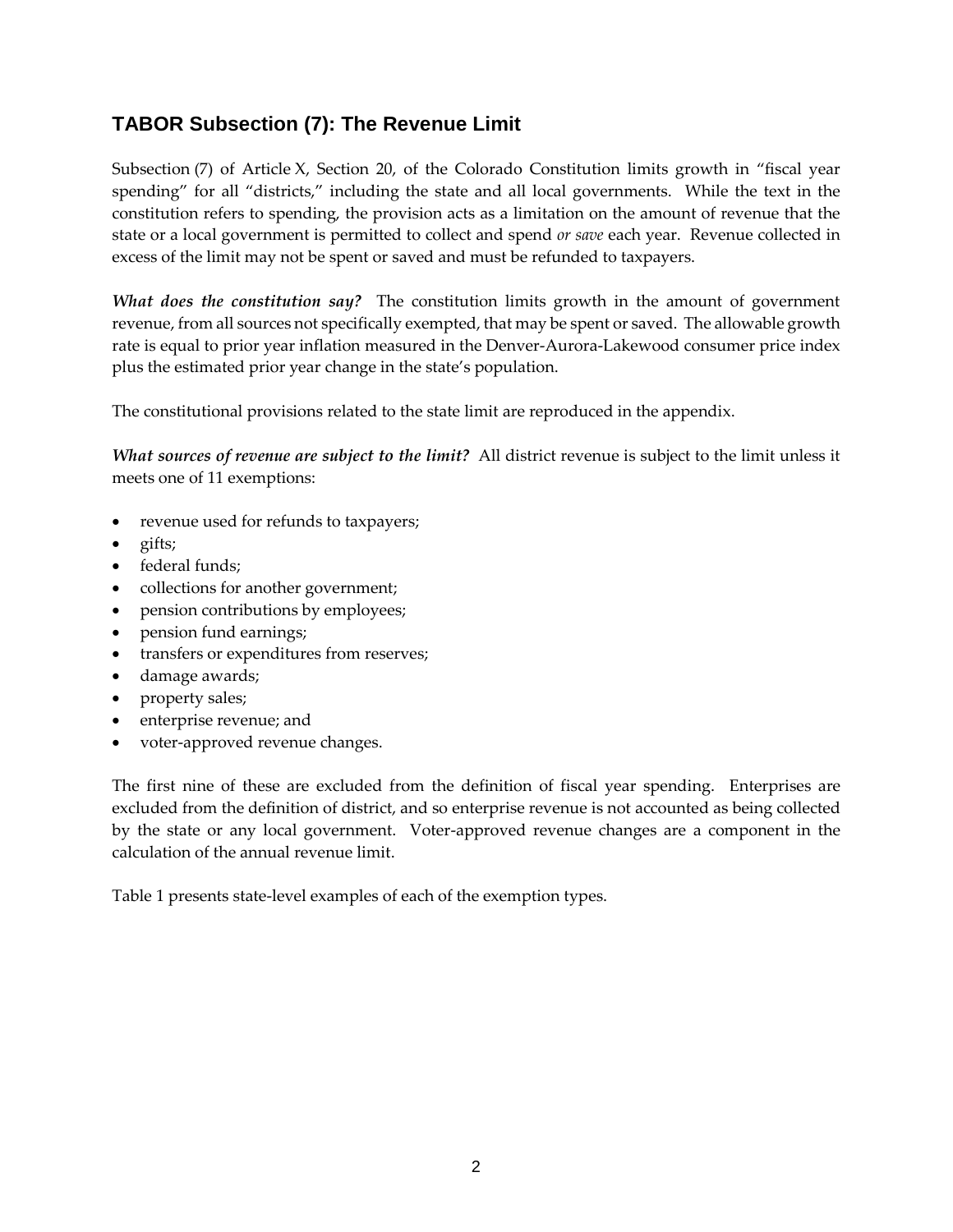| Table 1                                                  |
|----------------------------------------------------------|
| <b>State Examples of Exemptions from the TABOR Limit</b> |

| <b>Exemption</b>                         | <b>Example</b>                                                                                    | <b>Details</b>                                                                                                                                                                           |
|------------------------------------------|---------------------------------------------------------------------------------------------------|------------------------------------------------------------------------------------------------------------------------------------------------------------------------------------------|
| Refunds to<br>taxpayers                  | Refunds under<br>TABOR $(7)(d)$                                                                   | These amounts generally represent the amount by<br>which revenue exceeds the limit, though other refunds<br>could be issued.                                                             |
| Gifts                                    | 2015 gift from E-470<br>highway authority to<br>upgrade temporary<br>vehicle registration<br>tags | "Grants" and "donations" are other terms for revenue<br>that falls under this exemption.                                                                                                 |
| Federal funds                            | Disbursements for<br>Medicaid, education,<br>transportation                                       | By contrast, state disbursements of state revenue to<br>local governments are not exempt from the local<br>governments' revenue limits, unless exempted by<br>voters.                    |
| Collections for<br>another<br>government | State collection of<br>local government<br>sales tax                                              | Some local government revenue is collected by the<br>state Department of Revenue and excluded from most<br>state budget computations.                                                    |
| Pension<br>contributions by<br>employees | State employee<br>contributions to<br><b>PERA</b>                                                 | Non-enterprise revenue spent for employee salaries is<br>subject to the limit, but employee salaries returned to<br>the state as pension contributions are not counted a<br>second time. |
| Pension earnings                         | <b>PERA</b> investment<br>earnings                                                                | Pension earnings are excluded from most state budget<br>computations.                                                                                                                    |
| Reserve transfers<br>or expenditures     | <b>General Fund</b><br>reserve                                                                    | Reserved revenue is subject to the limit in the year<br>when it is initially collected and saved, but not subject<br>to the limit in the future year when it is expended.                |
| Damage awards                            | <b>Tobacco Master</b><br>Settlement<br>Agreement<br>payments                                      | This exemption includes both court-ordered damage<br>payments and revenue received from legal settlements.                                                                               |
| Property sales                           | Lease-purchase<br>agreements                                                                      | Lease-purchase agreements, where a property is sold<br>to an investor and leased back over a prearranged<br>term, are becoming a more common alternative to<br>bond issuance.            |
| Enterprise revenue                       | Public college tuition                                                                            | This is the largest single exemption and is discussed at<br>length in the "Enterprises" section.                                                                                         |
| Voter-approved<br>revenue changes        | Retail marijuana<br>taxes, TRANs bonds                                                            | This exemption includes tax increases, fees, or bond<br>sales approved by voters, also Referendum C.                                                                                     |

*Interfund transfers.* In general, transfers between state funds are exempt from the revenue limit, since these funds were counted against the limit when they were originally collected. Revenue that is collected from an exempted source and transferred to be spent for general government purposes is subject to the revenue limit. These kinds of transfers are usually made from cash funds containing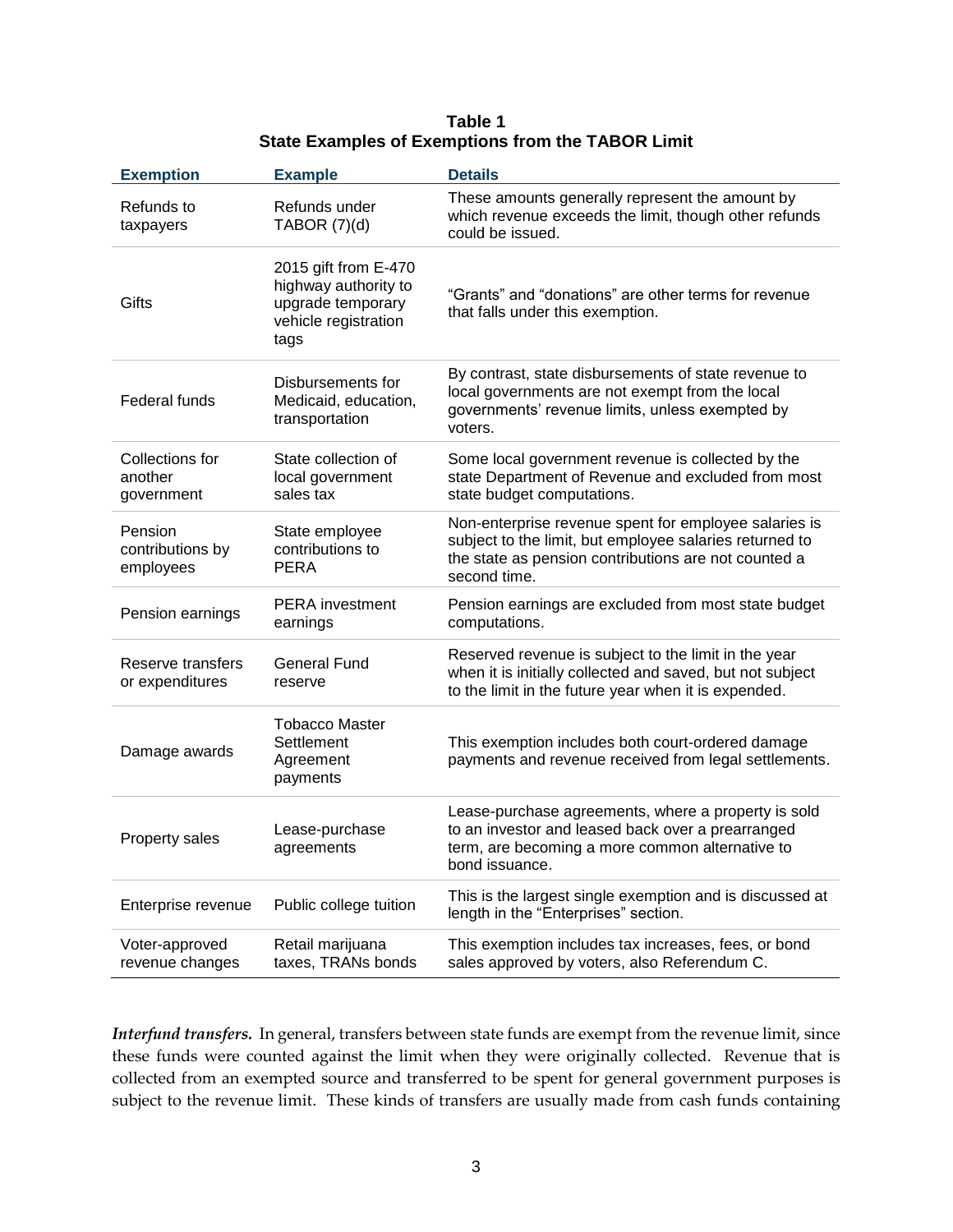enterprise revenue to other cash funds or the General Fund, and are sometimes called "transfers across TABOR district boundaries."

*History.* Figure 1 presents a history of the state revenue limit and of state revenue subject thereto. Revenue collected in excess of the limit is required to be refunded to taxpayers in the fiscal year following its collection, as discussed later in this memorandum. As shown in Figure 1, Referendum C, a revenue change approved by voters in 2005, allowed the state to retain and spend revenue above the amount that otherwise would be permitted. Referendum C and its effects are discussed beginning on page 8 of this memorandum.

**Figure 1**



*Source: Office of the State Controller and Office of the State Auditor. Data for FY 2017-18 are preliminary and unaudited.*

## **Enterprises**

The TABOR limit applies to revenue collected by districts. The constitution provides one exclusion from its definition of a district: enterprises. An enterprise is a self-supporting, government-owned business that receives revenue in return for the provision of a good or service. An enterprise may receive up to 10 percent of its annual revenue from state and local government sources. Otherwise, an enterprise must be financially independent of the state or any local government. In addition, an enterprise must have the authority to issue revenue bonds.<sup>1</sup>

At the state level, policymakers have designated preexisting programs as enterprises and created new enterprises to handle additional state business functions. All current state enterprises carry an enterprise designation in statute. Enterprises collecting at least \$100 million in annual revenue include:

 $\overline{a}$ <sup>1</sup>Section 24-77-102 (3), C.R.S.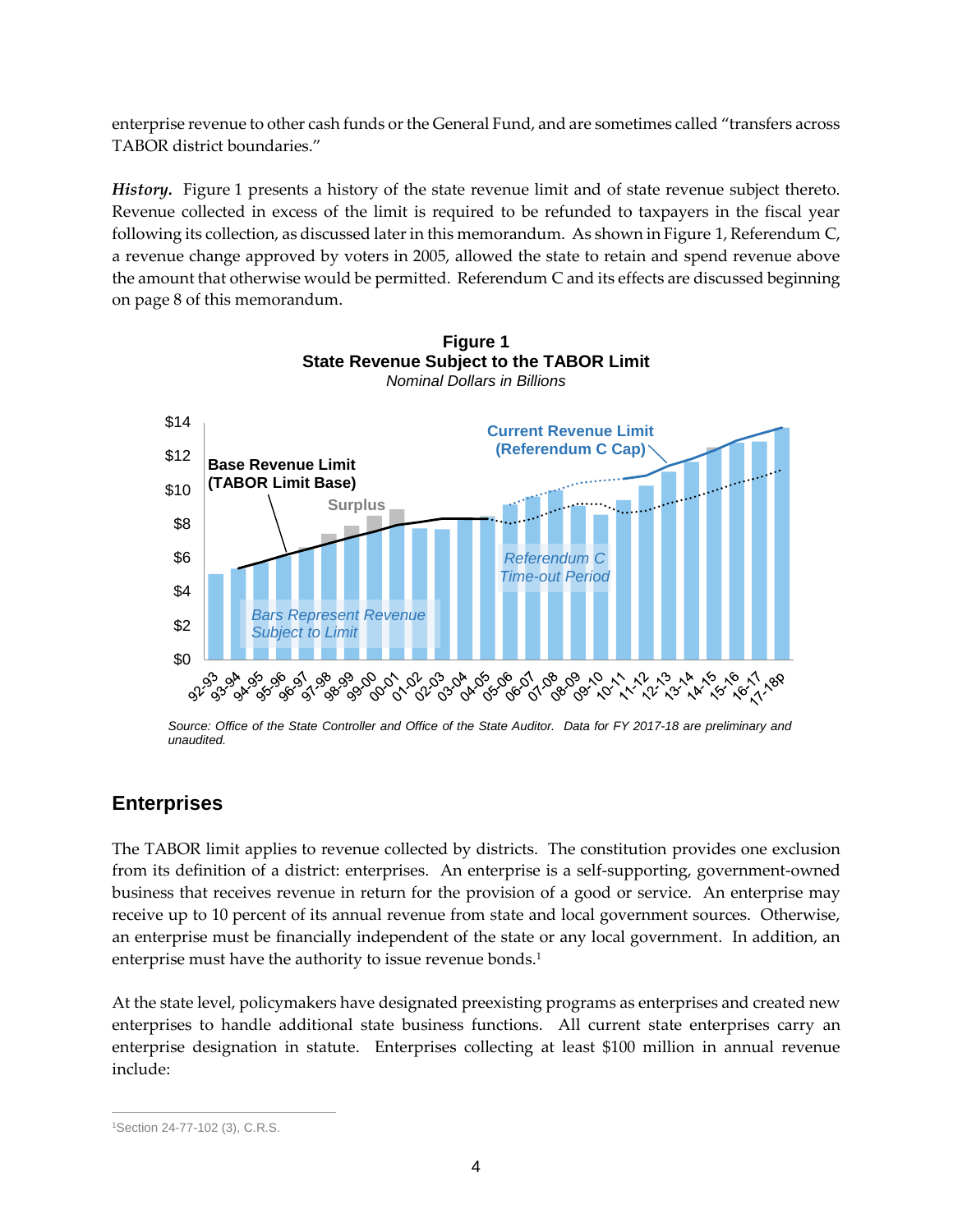- state institutions of higher education, including public colleges, universities, the Colorado Community College System, and the Auraria Higher Education Center;<sup>2</sup>
- College Assist, the state higher education lender, and CollegeInvest, which administers higher education savings plans;<sup>3</sup>
- $\bullet$  the state's unemployment insurance program;<sup>4</sup>
- the Colorado Lottery;<sup>5</sup>
- the Division of Parks and Wildlife in the Department of Natural Resources, which administers the Colorado State Parks system;<sup>6</sup> and
- the Colorado Healthcare Affordability and Sustainability Enterprise, which draws federal matching funds to reimburse hospitals for care for indigent patients and Medicaid expansion populations.<sup>7</sup>

*Qualification and disqualification.* Article X, Section 20 (7)(d) of the Colorado Constitution states that "[q]ualification or disqualification as an enterprise shall change district bases and future year limits." Implementing statute requires that the revenue limit must be adjusted for qualification and disqualification of enterprises.<sup>8</sup>

When an existing state program *qualifies* as an enterprise, its revenue for the most recent fiscal year is subtracted from that year's revenue limit before inflation and population adjustments are applied:

$$
\begin{pmatrix}\n\text{prior year limit} \\
-\text{prior year qualitying enterprise revenue}\n\end{pmatrix}\n\times\n\begin{pmatrix}\n\text{inflation} \\
+\text{population growth}\n\end{pmatrix}\n= \text{current year limit}
$$

When an existing state program is *disqualified* as an enterprise, its revenue for the most recent fiscal year is added to that year's revenue limit before inflation and population adjustments are applied:

$$
\begin{pmatrix}\n\text{prior year limit} \\
\text{prior year displaced enterprise revenue}\n\end{pmatrix}\n\times\n\begin{pmatrix}\n\text{inflation} \\
\text{population growth}\n\end{pmatrix}\n= \text{current year limit}
$$

Adjustments for qualification or disqualification of an enterprise are made if an existing program is designated as an enterprise, or if an existing enterprise is reclassified to lose that designation. Additionally, adjustments are made in years when an enterprise fails to meet statutory criteria. This most often occurs when small institutions of higher education, such as Adams State University, Fort Lewis College, or Western State Colorado University, receive state grants, e.g. for capital construction projects, that exceed 10 percent of their revenue for the fiscal year.

Adjustments for qualification of an enterprise are made when a preexisting government program is designated as an enterprise. Adjustments are not made when a brand new program is created as an enterprise.

<sup>5</sup>Section 44-40-102, C.R.S.

 $\overline{a}$ <sup>2</sup>Section 23-5-101.7, C.R.S.

<sup>3</sup>Sections 23-3.1-103.5 and 23-3.1-205.5, C.R.S.

<sup>4</sup>Section 8-71-103 (2), C.R.S.

<sup>6</sup>Section 33-9-105, C.R.S. <sup>7</sup>Section 25.5-4-402.4 (3), C.R.S.

<sup>8</sup>Section 24-77-103 (1)(b), C.R.S.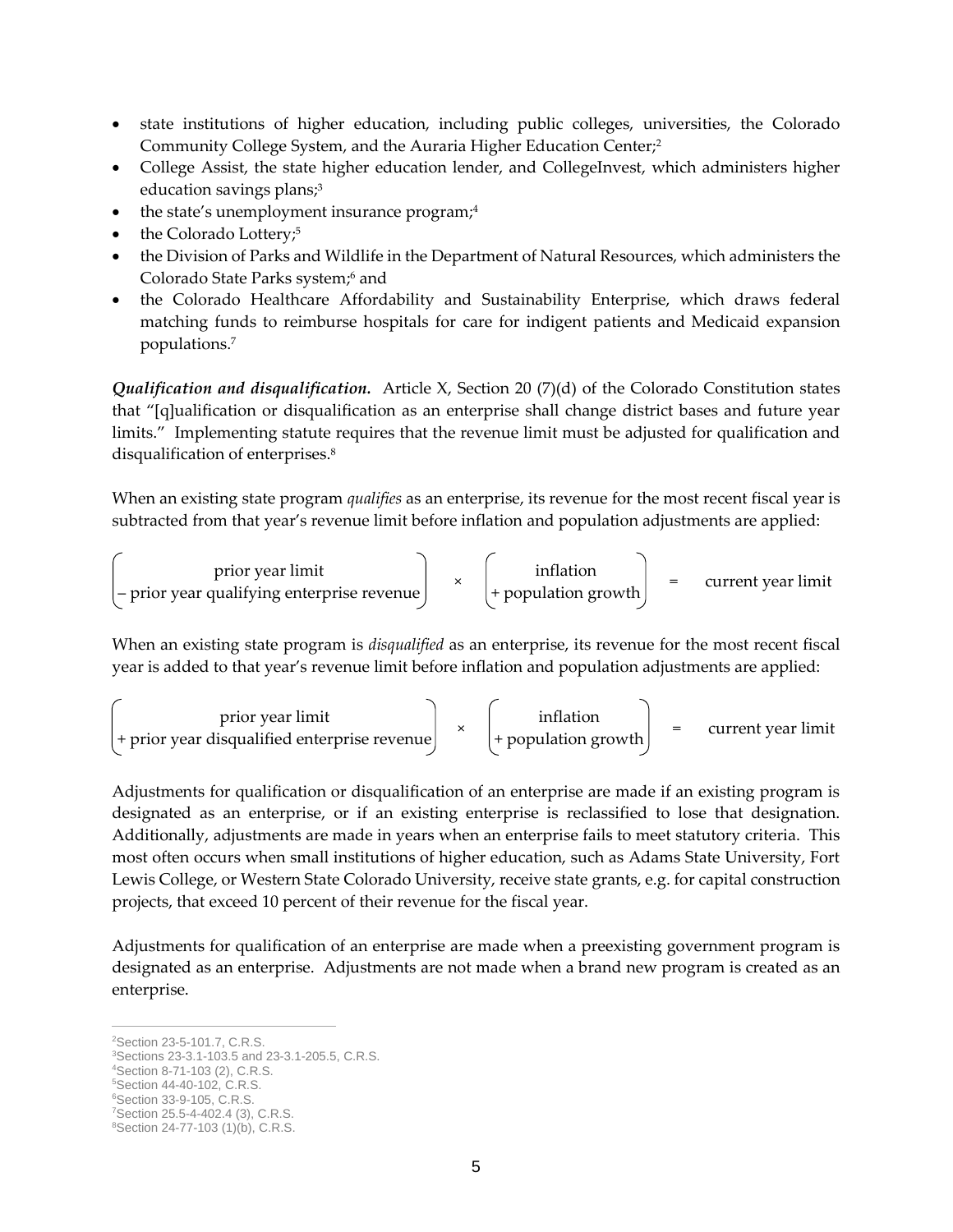*History and trends.* The share of total state government revenue that is attributable to enterprises has increased over time. The proliferation of enterprises has increased user funding of government services, such that recipients of a service pay for that service. Designating state programs as enterprises also offers greater budget flexibility because enterprise revenue is not subject to the revenue limit.

Figure 2 presents a history of total state revenue, including revenue subject to the TABOR limit, revenue exempted under Referendum C, revenue otherwise exempt from the limit, and enterprise revenue through FY 2016-17, the most recent year for which data are available.





<sup>1</sup>Includes federal funds, voter-approved revenue changes other than Referendum C, damage awards, gifts, property sales, and other

*sources. Excludes interfund transfers.*

*<sup>2</sup>Voter-approved revenue retained in excess of the base revenue limit and below the Referendum C cap.*

*3 Includes all revenue not otherwise exempted, including excess revenue required to be refunded to taxpayers.*

## **Voter-Approved Revenue Changes**

The TABOR limit is adjusted for "revenue changes approved by voters after 1991."<sup>9</sup> These revenue changes most often take the form of taxes, fees, or bond proceeds that voters have approved as exceptions to the limit. In these cases, the relevant portion of the constitution or statute includes language indicating that revenue collected thereunder constitutes a voter-approved revenue change. Constitutional changes enacted after TABOR may also exempt associated revenue from TABOR entirely.

 $\overline{a}$ 

<sup>9</sup>Colo. Const. art. X, § 20 (7)(a).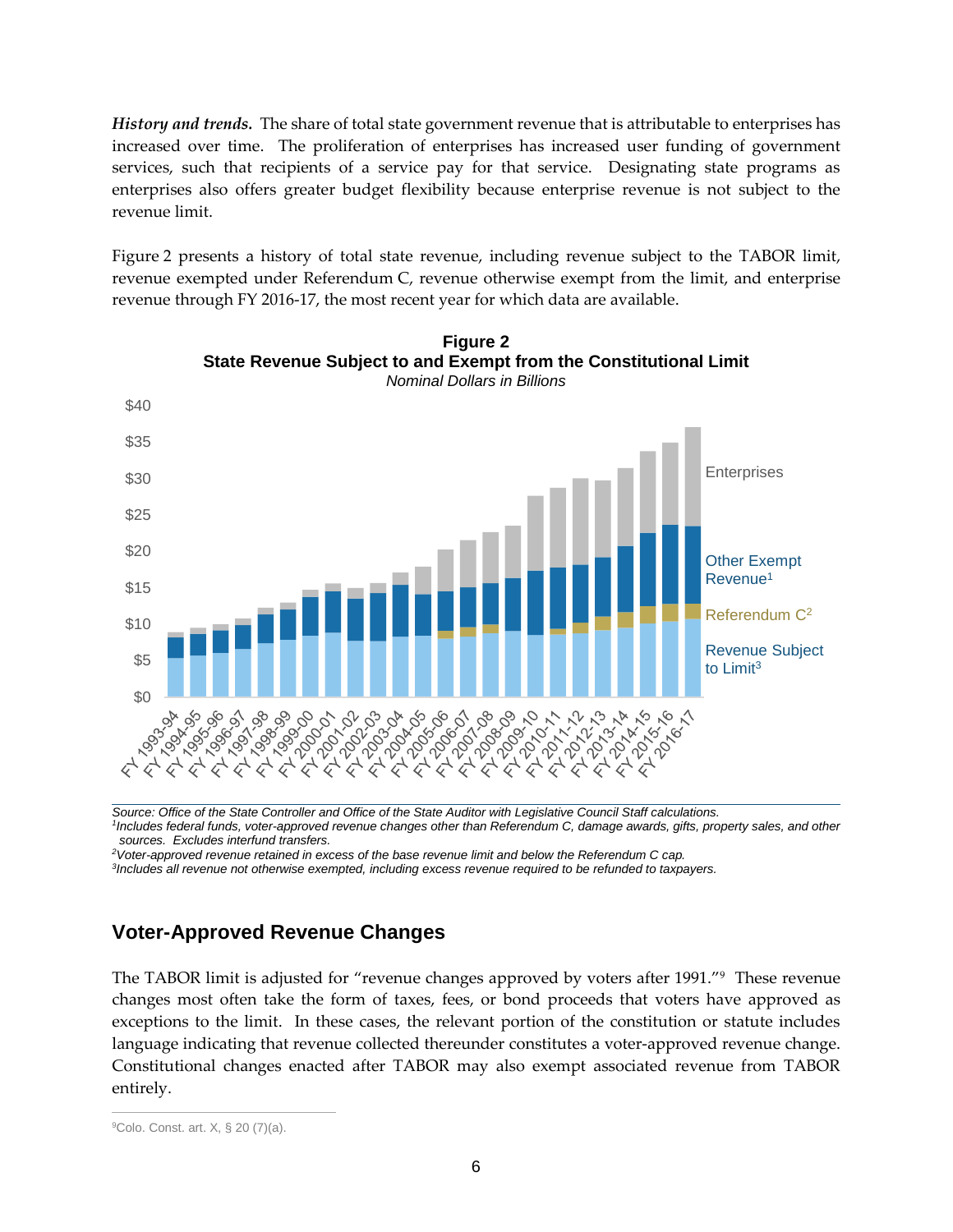The largest state taxes or tax rate increases exempted by voters include:

- the additional cigarette and tobacco excise taxes authorized in 2004;<sup>10</sup>
- the tax on proceeds from extended limited casino gaming authorized in 2008;<sup>11</sup> and
- the excise and special sales taxes on retail (non-medical) marijuana authorized in 2013.<sup>12</sup>

State bond issuances exempted by voters include the Transportation Revenue Anticipation Notes (TRANs) authorized in 1999.<sup>13</sup>

*Amendment 23.* Voters approved Amendment 23 at the 2000 general election. Among other provisions, the amendment requires that income tax revenue equal to one-third of one percent of taxable income be diverted from the General Fund, where it would otherwise be deposited, to the State Education Fund.<sup>14</sup> While the amendment did not increase the tax rate, the amount it diverts is exempt from the revenue limit as a voter-approved revenue change.

*Referendum C.* Enacted in 2005, Referendum C is a permanent voter-approved revenue change. It operates

Local Voter-Approved Revenue Changes

Voters in local districts may also exempt revenue from their local government TABOR limits. Voters have authorized revenue changes at the county, municipal, school district, and special district levels. Voters in some local jurisdictions have chosen to exempt revenue from one or all of the local government's major revenue sources, usually the property tax or sales tax. Others have chosen to exempt smaller revenue sources, such as revenue received from the state government, which would otherwise be subject to the local government's TABOR limit.

Voters in some local jurisdictions have chosen to exempt all district revenue from their TABOR limit, allowing for the retention and spending of an unlimited amount of revenue.

differently from other state voter-approved revenue changes and is discussed at length in the next section.

## **The Ratchet-Down Effect and Referendum C**

By default, the revenue limit for the state and local governments falls over time on a per capita, inflation-adjusted basis as a result of economic recessions. This section describes this effect and Referendum C, the state voter-approved revenue change authorized in response to it.

*The ratchet-down effect.* Because Article X, Section 20 (7), of the Colorado Constitution limits *growth* in fiscal year spending, each year's limit depends on the prior year's fiscal year spending amount. When district revenue increases more quickly than inflation plus population growth, the district is allowed to retain and spend a capped amount that grows by inflation plus population growth each year.

 $\overline{a}$ 

<sup>10</sup>Colo. Const. art. X, § 21 (4).

 $11$ Section 44-30-601 (1)(g)(II), C.R.S.

<sup>12</sup>Sections 39-28.8-204 and 39-28.8-307, C.R.S.

<sup>13</sup>Section 43-4-703 (1), C.R.S.

<sup>14</sup>Colo Const. art. IX, § 17 (4).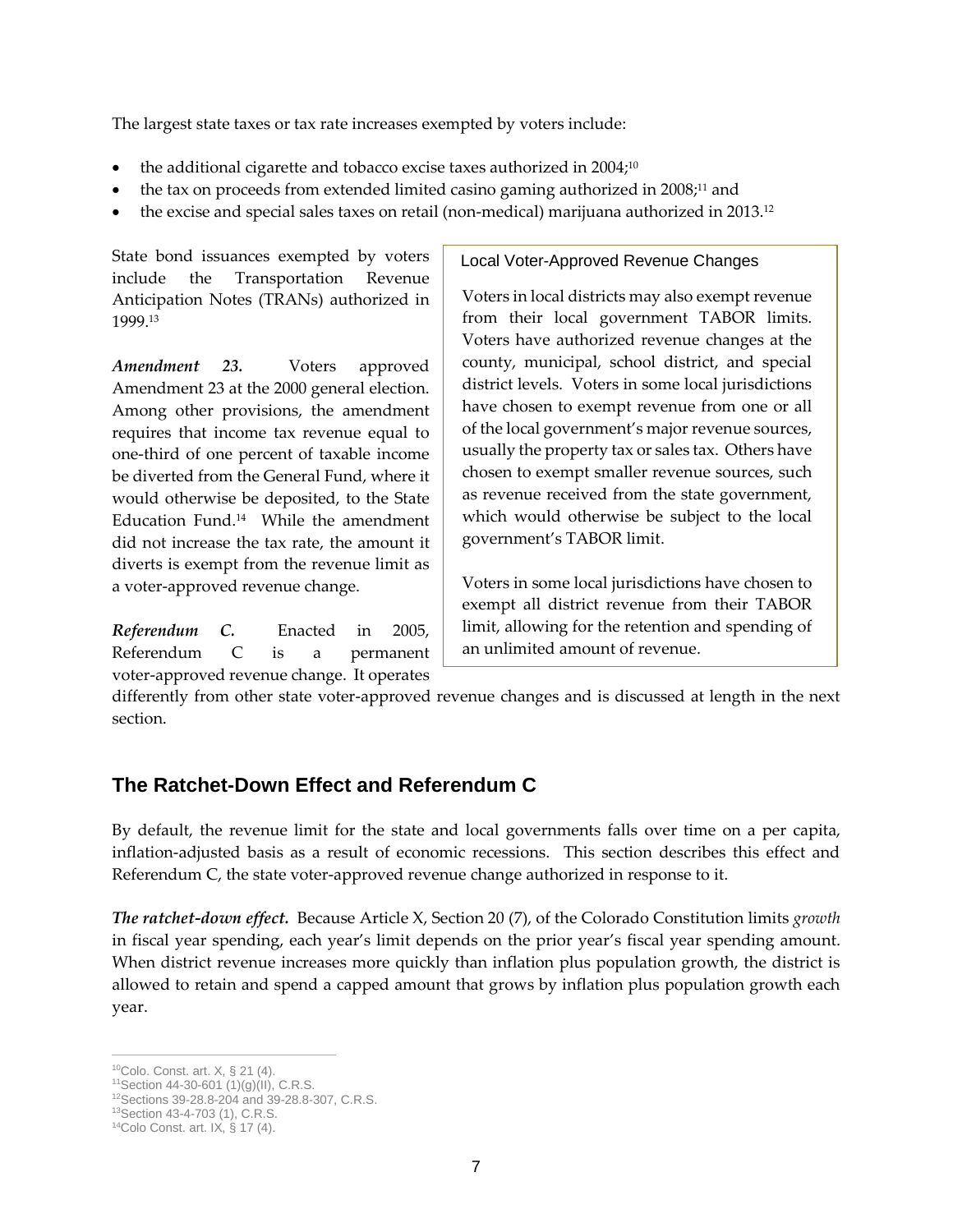When district revenue decreases or increases less quickly than inflation plus population growth, the following year's revenue limit increases from a smaller base amount. This effect is illustrated in Figure 3. In the left panel, revenue increases more quickly than inflation plus population growth in years 2, 3, and 4, causing the revenue limit to increase at the maximum rate each year. In the right panel, revenue decreases in year 2. The revenue limit grows from this lower level in years 3 and 4. As a result, the district is required to refund more revenue in years 3 and 4 in the right-hand scenario than in the left-hand scenario, even though the total amount of revenue collected in these years is the same in both cases. The effect shown in the right-hand chart is sometimes called the "TABOR ratchet" or the "ratchet-down effect."



**Figure 3 District Revenue Limit under Different Revenue Growth Patterns**

*Referendum C.* Referendum C is a permanent state revenue change approved by voters in 2005. It is a statutory measure and does not amend the constitution.<sup>15</sup>

The effects of Referendum C are shown in Figure 1 on page 4. Beginning in FY 2005-06, the measure triggered a five-year "time-out period," during which the state was authorized to retain and spend all revenue collected. The dotted black line in Figure 1 shows the trajectory of the TABOR limit had Referendum C not been enacted. As shown, the state would have exceeded the limit in FY 2005-06, FY 2006-07, and FY 2007-08, triggering refund obligations for these years.

For FY 2009-10 and subsequent years, Referendum C set the revenue limit at an amount equal to the highest amount of revenue collected during the timeout period, adjusted for inflation and population growth thereafter. State revenue peaked in FY 2007-08, which became the base year for the Referendum C cap. Under Referendum C, this capped amount is adjusted by inflation and population growth each year irrespective of actual revenue collected, effectually eliminating the ratchet-down effect. Figure 1 shows that the base revenue limit fell in FY 2009-10 and FY 2010-11 as a result of the ratchet-down effect; the Referendum C cap, however, increased during these years.

 $\overline{a}$ <sup>15</sup>Section 24-77-103.6, C.R.S.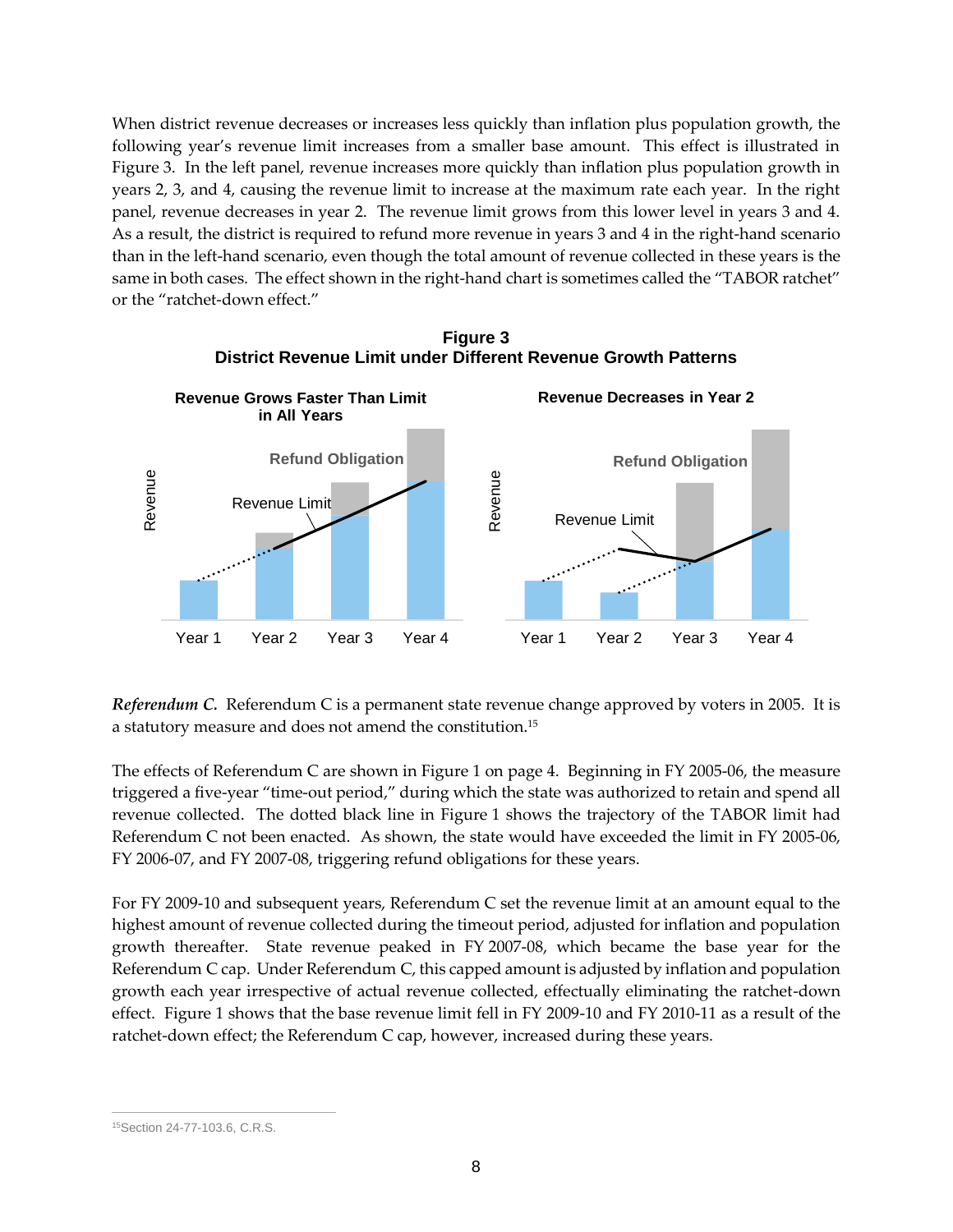*Spending of retained revenue.* Revenue retained as a result of Referendum C is required to be spent for specific state purposes approved by voters in 2005.<sup>16</sup> The permitted purposes are:

- to fund health care;
- to fund education, including any capital construction projects related thereto;
- to fund retirement plans for firefighters and police officers, so long as the General Assembly determines that such funding is necessary; and
- to pay for strategic transportation projects included in the Department of Transportation's Strategic Transportation Project Investment Program.

Under current law, the General Assembly may appropriate the first \$125 million retained each year for any of the listed purposes.<sup>17</sup> Revenue retained in excess of \$125 million must be spent in equal thirds for health care, preschool through twelfth grade education, and higher education.<sup>18</sup> All appropriations of revenue retained under Referendum C are made from the General Fund Exempt Account, an account established in the General Fund for this purpose.

Legislative Council Staff is required to publish a report each year showing how retained revenue was spent. These reports are available <u>online</u>.<sup>19</sup> Including the preliminary figures reported for FY 2017-18, the state has retained \$19.2 billion over the 13 years for which Referendum C has been in effect. While Referendum C did not authorize new taxes or increase tax rates, the amount retained would have been refunded to taxpayers had Referendum C not passed, assuming voters would not have approved another revenue change.

# **Required Refunds to Taxpayers**

TABOR requires that revenue collected in excess of the limit imposed be refunded to taxpayers. The language imposing this requirement appears at Article X, Section 20 (7)(d), of the Colorado Constitution, reproduced in the appendix. Excess revenue collected is sometimes called a "TABOR surplus."

The state has collected a total of \$3.5 billion in excess revenue during 8 of the 25 years since the constitutional revenue limit was imposed in 1992. The state issues required refunds in the fiscal year following the fiscal year in which excess revenue was collected. The surplus collected in the recently completed FY 2017-18 will be refunded during FY 2018-19.

 $\overline{a}$ <sup>16</sup>Section 24-77-103.6 (2), C.R.S.

<sup>17</sup>Section 24-77-104.5 (1)(a), C.R.S.

<sup>18</sup>Section 24-77-104.5 (1)(b), C.R.S.

<sup>19</sup><http://leg.colorado.gov/publications/report-referendum-c-revenue-and-spending-fy-2005-06-through-fy-2018-19>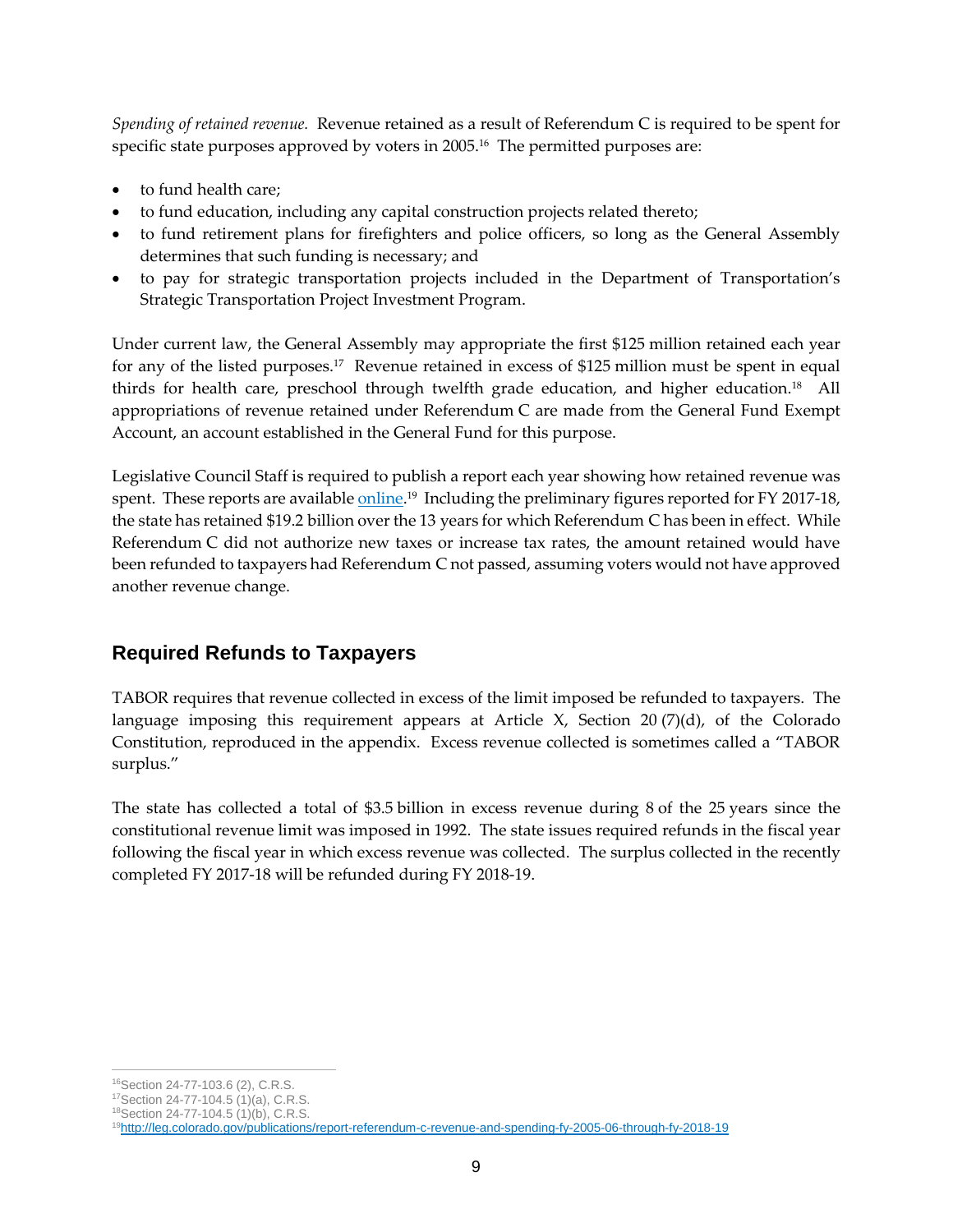Table 2 shows the amounts of excess revenue collected and refunded in each of the eight years.

| <b>Excess Collected</b> | <b>Refund Required</b> | <b>Amount</b>      |
|-------------------------|------------------------|--------------------|
| FY 1996-97              | FY 1997-98             | \$139.0 million    |
| FY 1997-98              | FY 1998-99             | \$563.2 million    |
| FY 1998-99              | FY 1999-00             | \$679.6 million    |
| FY 1999-00              | FY 2000-01             | \$941.1 million    |
| FY 2000-01              | FY 2001-02             | \$927.2 million    |
| FY 2004-05              | FY 2005-06             | \$41.1 million     |
| FY 2014-15              | FY 2015-16             | \$169.7 million    |
| FY 2017-18              | FY 2018-19             | \$16.2 million*    |
|                         | Total                  | \$3,477.1 million* |

**Table 2 State Refund Obligations Under Colo. Constitution Art. X, § 20 (7)(d)**

*Sources: Office of the State Controller and Office of the State Auditor. \*Preliminary.*

*Accounting.* The Office of the State Controller in the Department of Personnel and Administration is responsible for calculating the revenue limit and the amount of any excess by September 1 following completion of the fiscal year.<sup>20</sup> Excess revenue is restricted in the General Fund and cannot be spent via normal operating appropriations. The amount restricted is adjusted as refunds are paid and as accounting errors are discovered that increase or decrease the amount of the excess relative to the amount certified on September 1. The Office of the State Auditor in the legislative branch is responsible for auditing the revenue certification.<sup>21</sup> Accounting adjustments discovered after the audit of the revenue certification are recorded in the comprehensive annual financial report for the fiscal year in which the discovery occurs.

*Adjustments for over- and under-refunds.* As described in the following section, the state has most often refunded excess revenue via the income tax form. The amounts made available to individual taxpayers are determined based on estimates of the number of persons likely to file tax returns and of their incomes. Because these are estimates, the amounts actually refunded may be greater than or less than the amount of the refund obligation. To the extent that less money is refunded than required, the outstanding refund amount remains restricted in the General Fund and is refunded with the next excess.<sup>22</sup> To the extent that more money is refunded than required, the amount of the overage is deducted from the next excess.<sup>23</sup>

 $\overline{a}$ <sup>20</sup>Section 24-77-106.5 (1)(b), C.R.S.

<sup>21</sup>Section 24-77-106.5 (2), C.R.S.

<sup>22</sup>Section 24-77-103.8 (1), C.R.S.

<sup>&</sup>lt;sup>23</sup>Section 24-77-103.7 (4)(b), C.R.S.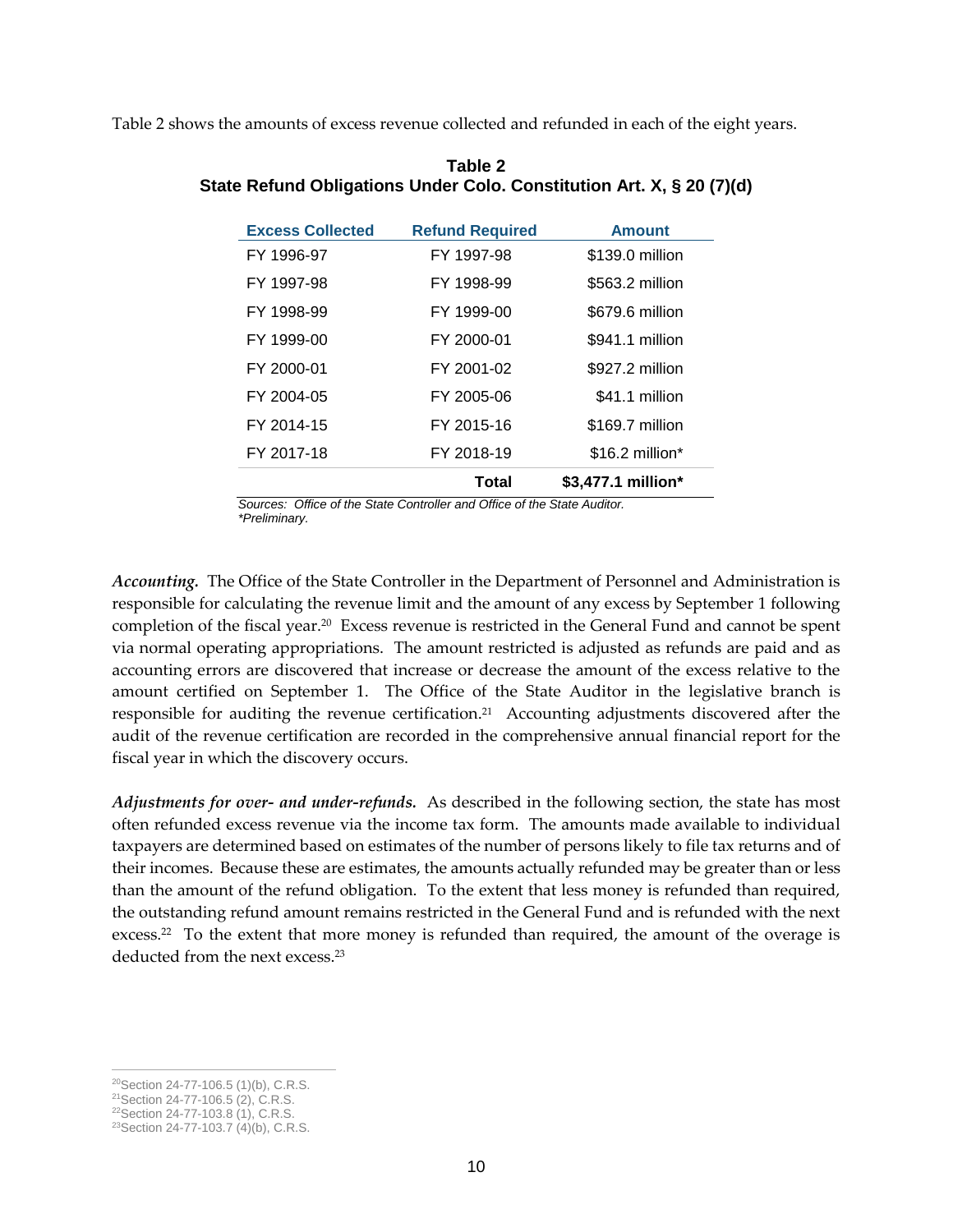## **Refund Mechanisms**

Article X, Section 20 (1), of the Colorado Constitution allows that excess revenue may be refunded to taxpayers using "any reasonable method." Since 1992, the General Assembly has created 21 mechanisms to refund excess revenue. Eighteen of these have been repealed and three remain in law. Repealed mechanisms most often took the form of income tax credits that became available only when the refund obligation was sufficient to pay for them. A [Legislative Council Staff memorandum](http://leg.colorado.gov/sites/default/files/history_of_tabor_refund_mechanisms_10132015.pdf) provides detailed information on past refund mechanisms and the years in which these mechanisms were used to refund revenue.<sup>24</sup>

*Current mechanisms.* Under current state law, three refund mechanisms are available to refund the FY 2017-18 TABOR surplus and any excess amount collected in future fiscal years:

- the property tax exemption reimbursement mechanism;
- the temporary income tax rate reduction; and
- the six-tier sales tax refund mechanism.

Figure 4 shows the order in which these mechanisms are used. For information about the current outlook for refunds and the mechanisms expected to be used, see the "TABOR Outlook" section of the [current Legislative Council Staff economic and revenue forecast.](http://leg.colorado.gov/EconomicForecasts) 25



#### **Figure 4 Mechanisms for Refunds of Revenue to Taxpayers**

 $\overline{a}$ <sup>24</sup>[http://leg.colorado.gov/sites/default/files/history\\_of\\_tabor\\_refund\\_mechanisms\\_10132015.pdf](http://leg.colorado.gov/sites/default/files/history_of_tabor_refund_mechanisms_10132015.pdf) 25<http://leg.colorado.gov/EconomicForecasts>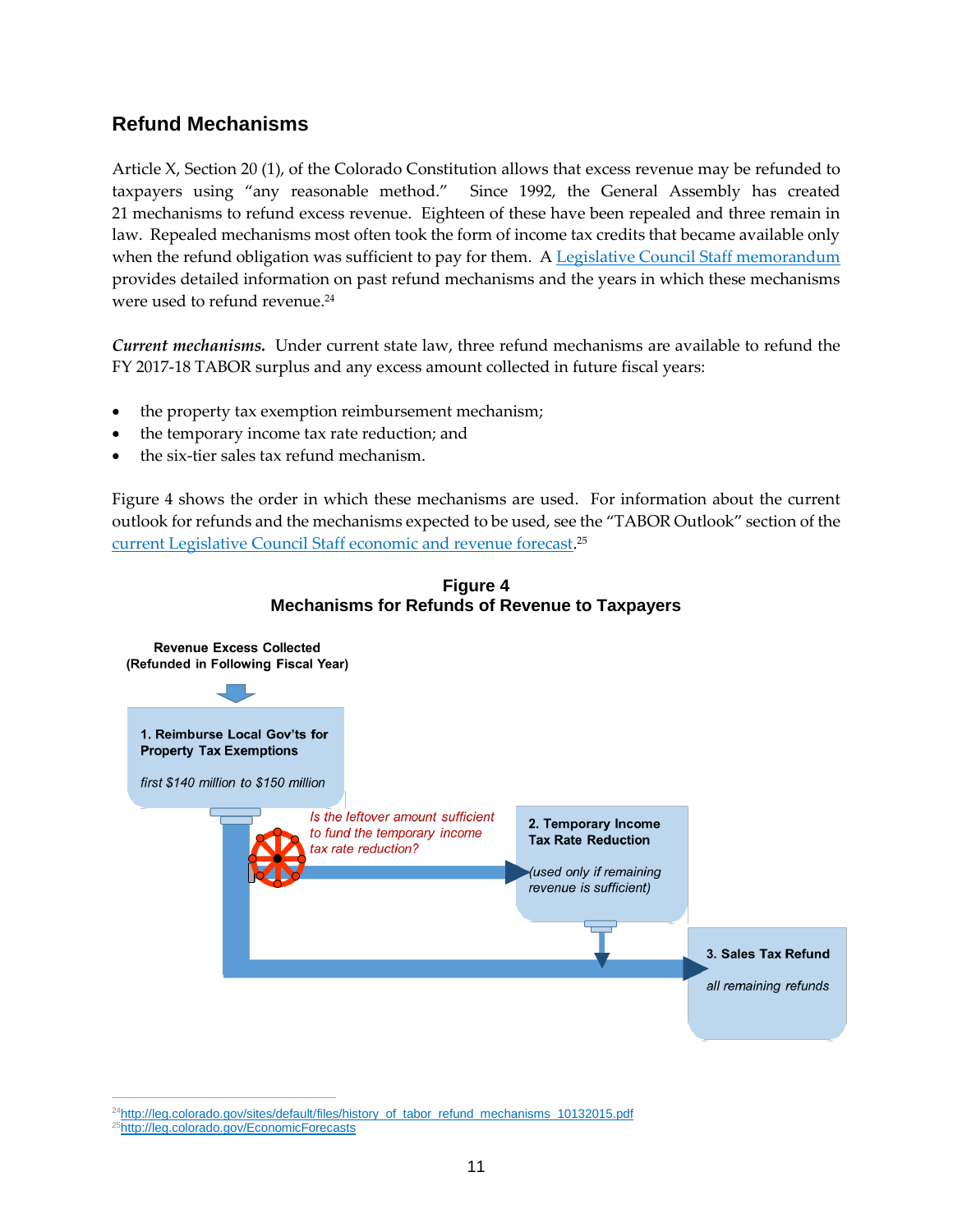*Property tax reimbursement mechanism.* Beginning in FY 2017-18, excess revenue is first refunded via reimbursements to local governments equal to the amount of property tax revenue they lose as a result of the property tax exemptions for seniors and disabled veterans.<sup>26</sup> The amount refunded via this mechanism is the lesser of actual reimbursements or the total refund obligation. For example, the entire FY 2017-18 refund obligation, preliminarily \$37.5 million,<sup>27</sup> will be refunded in FY 2018-19 via reimbursements to local governments for exemptions allowed for the 2018 property tax year.

Article X, Section 3.5, of the Colorado Constitution allows a property tax exemption for qualifying seniors and disabled veterans. The constitutional provision by default exempts 50 percent of the first \$200,000 of the senior or veteran's primary residence from taxation. The state is required to reimburse local governments from the state General Fund for their property tax loss resulting from the exemption.

In years when the state incurs a refund obligation less than the required reimbursement, only the portion of the reimbursement equal to the refund obligation is accounted as a TABOR refund. This portion is paid from General Fund revenue set aside in the year when the TABOR surplus was collected. The remaining portion of the reimbursement is financed from revenue collected in the fiscal year when the reimbursement is paid.

*Temporary income tax rate reduction.* The temporary income tax rate reduction refunds revenue via a temporary reduction in the state income tax rate from 4.63 percent to 4.50 percent for individual and corporate income taxpayers.<sup>28</sup> The income tax rate reduction is triggered if and only if the refund obligation exceeds the amount of the property tax reimbursement mechanism by at least the amount of the reduction in revenue expected to result from the reduction in the income tax rate.

When triggered, the income tax rate is reduced in the tax year following the fiscal year in which excess revenue is collected. For example, if the reduction were triggered in FY 2018-19, the income tax rate would be reduced in tax year 2019. It would return to 4.63 percent in tax year 2020 unless the rate reduction was also triggered for that year.

The temporary income tax rate reduction was created in 2005 and has yet to be used as a refund mechanism.

#### Local Government TABOR Refunds

Local legislative bodies, such as boards of county commissioners, city councils, or town councils, are empowered to choose mechanisms to refund excess revenue collected at the local level. Most local governments that collect excess revenue refund the excess amount via temporary reductions in the appropriate mill levy used to calculate property taxes.

 $\overline{a}$ <sup>26</sup>Section 39-3-209, C.R.S.

<sup>&</sup>lt;sup>27</sup>Per the Office of the State Controller's September 1, 2018, revenue certification. This amount differs from the amount of the FY 2017-18 excess in Table 2 because it includes a \$21.3 million adjustment for previous under-refunds.

<sup>28</sup>Section 39-22-627, C.R.S.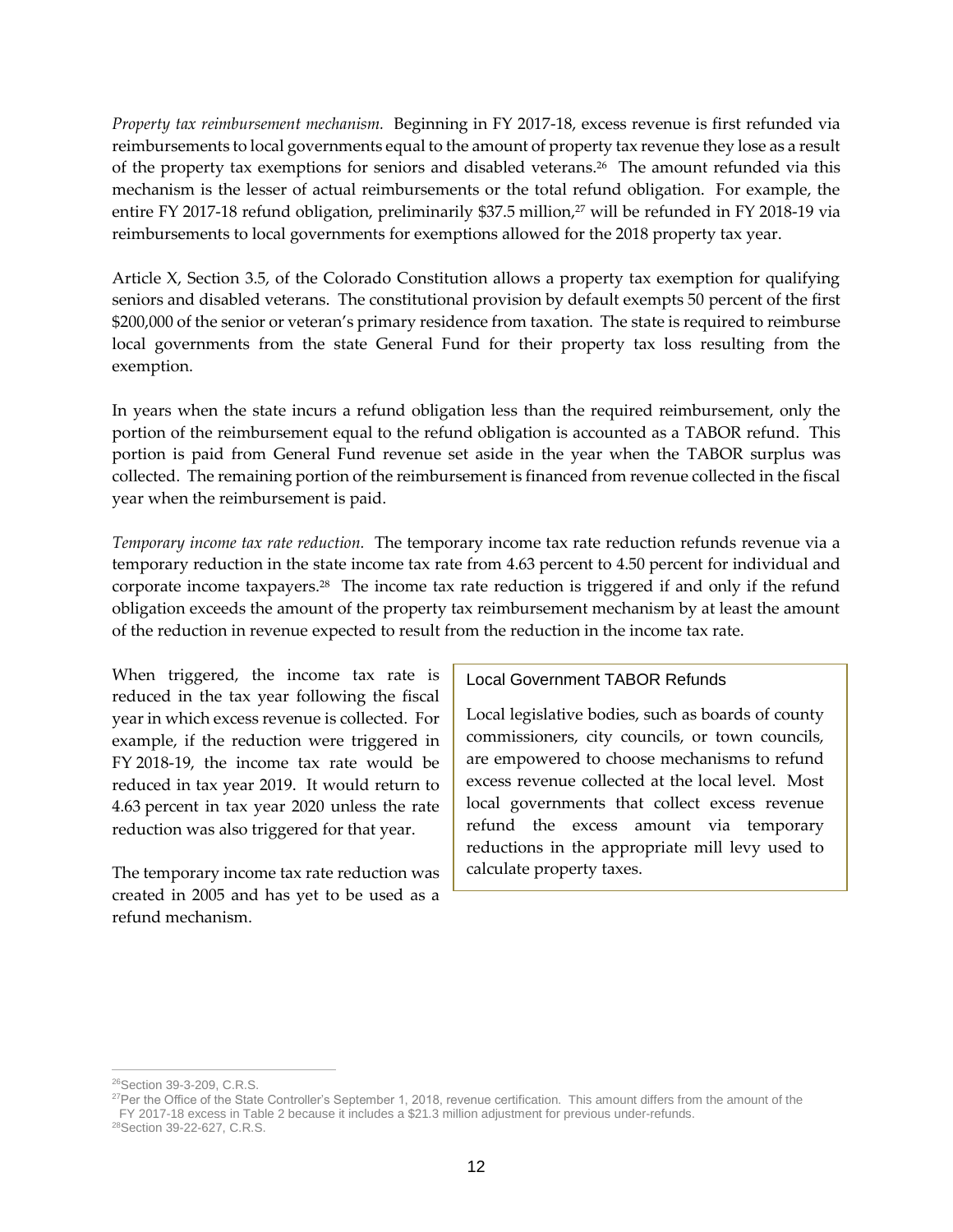*Six-tier sales tax refund mechanism*. The six-tier sales tax refund<sup>29</sup> refunds any excess amount outstanding after the payment of refunds via the property tax reimbursement mechanism and, if triggered, the temporary income tax rate reduction. Despite being called a sales tax refund, the refund appears on income tax forms as a means of returning sales tax revenue paid by individuals.

The mechanism grants taxpayers a refund according to where their adjusted gross income falls among six adjusted gross income tiers. When the amount to be refunded via this mechanism is large enough to support at least \$15 per taxpayer, the Department of Revenue is required to distribute the amount among the tiers as it was distributed for the sales tax refund in tax year 1999. If the amount to be refunded is less than \$15 per taxpayer, an equal refund is provided to each taxpayer regardless of income.

Prior to the six-tier sales tax refund mechanism, the General Assembly had approved similar three-tier and four-tier sales tax refund mechanisms. House Bill 99-1001 created the current six-tier sales tax refund, which was first used to refund the FY 1998-99 surplus in tax year 1999.

 $\overline{a}$ 

<sup>29</sup>Sections 39-22-2001, 39-22-2002, and 39-22-2003, C.R.S.